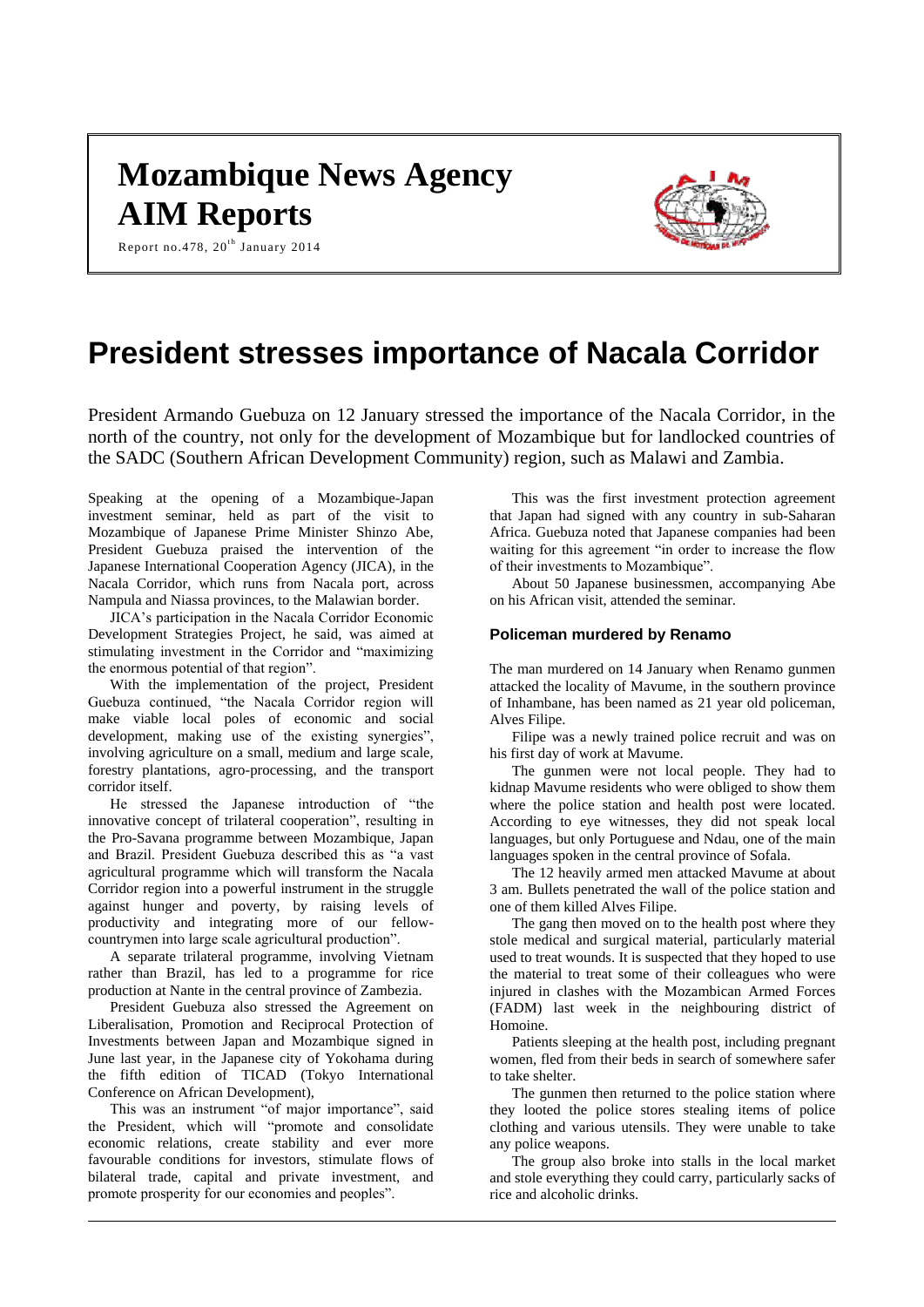#### **Campaign against President Guebuza condemned**

The general secretary of Mozambique's ruling Frelimo Party, Filipe Paunde, on 18 January condemned attempts to distort and damage the image of President Armando Guebuza through a campaign of insults.

Speaking at the end of a march through Maputo by thousands of Frelimo members and supporters, called to praise the achievements of President Guebuza during his nine years in office, and to mark his 71st birthday (on 20 January), Paunde said the President does not deserve the harsh treatment meted out to him by some critics.

"To say that Guebuza is avoiding dialogue with the leader of Renamo, Afonso Dhlakama, is a gross falsehood and an injustice", he said. "Guebuza visited Nampula twice to speak with Dhlakama". (Dhlakama lived in the northern city of Nampula from 2009 to October 2012).

Paunde pointed out that it is Renamo that has been murdering citizens in its recent armed attacks. "You can't say that someone who kills has reason on his side", he said. "Society must condemn this sort of violence".

There were those who claimed that President Guebuza does not wish to leave power, despite his repeated public statements that he will not seek a third term of office.

"Guebuza is a man of his word", declared Paunde. "He has promised that this will be his last term of office, and then he will leave. We should be proud that we have the tireless President that we have".

He said that Guebuza's entire life has been devoted to improving the conditions of the Mozambican people. He took part in the national liberation struggle, despite his detention by the Portuguese secret police, the PIDE, during his first attempt to leave the country and join Frelimo in Tanzania.

He recalled that, in the transitional government set up in September 1974 after the fall of Portuguese colonial-<br>fascism, Guebuza was Minister of Internal fascism, Guebuza was Minister of Internal Administration, and after independence in June 1975 he held several senior government posts including Minister of the Interior, National Political Commissar of the Armed Forces and Minister-Resident in Sofala Province.

He also headed the government delegation to the peace talks with Renamo in Rome, which lasted two years.

As head of state, President Guebuza had led such major initiatives as ensuring majority Mozambican ownership of HCB, the company that operates the Cahora Bassa dam on the Zambezi River. "Today we have power from the national grid, based on HCB, in 118 of the 128 districts", said Paunde.

President Guebuza had set up the District Development Fund (FDD), still commonly known as "the seven million", since it started, in 2006, as a flat allocation of seven million meticais (US\$232,000 at current exchange rates) to each district to be lent to citizens who proposed viable projects that could create jobs and increase food production.

This fund, and the later fund set up to combat urban poverty were revolutionizing the lives of people living in both urban and rural areas, stated Paunde.

Other achievements listed by Paunde included the expansion of the education, health and water supply networks, and the construction of roads and bridges throughout the country.

#### **Vale agrees to further compensation**

The Brazilian mining company Vale has agreed to compensate residents of the 25th September neighbourhood, in Moatize town, in the western province of Tete, for loss of access to farming land.

The families concerned had been resettled from the area now occupied by Vale's open cast coal mines. Initially, Vale had dismissed the demand for compensation on the grounds that the land was still available for farming and had not been covered under the resettlement plan of 2008.

In response to this rejection, about 290 families blockaded road and rail access to the Vale mine on 23 December. The blockade lasted for more than a day, until the Moatize district government agreed to meet with the affected families in early January.

According to a Vale press release, negotiations between the 25th September community, Vale and the Tete provincial government took place and reached "a peaceful outcome". The talks achieved "a platform of understanding about the need for and flow of compensation payments for the fields claimed and which were not envisaged in the Resettlement Action Plan approved in 2008".

Vale admits that this "constitutes an impact that is not included in the Resettlement Plan jointly approved by the government, the company and the community".

According to Vale, the new compensation will cover 283 fields belonging to 171 residents of Moatize.

Mechanisms for the compensation, Vale says, will be announced in a memorandum of understanding that will be signed by the provincial government and the company.

#### **Rhino horn smuggler jailed in Singapore**

The Singapore based newspaper "The Straits Times" on 16 January reported that a Vietnamese citizen has been jailed in Singapore for fifteen months for the illegal possession of rhino horn.

Pham Anh Tu was arrested on 10 January at Singapore's Changi airport where he was in transit from Mozambique to Vietnam. During a routine X-ray of his luggage the authorities spotted that he was carrying eight pieces of black rhinoceros horn.

The criminal claims to have bought the horn in Mozambique for US\$15,000. He then travelled to Uganda, before flying to Singapore via Dubai. He was arrested whilst waiting for a connecting flight to Laos, where he was to switch flights to his final destination of Vietnam.

The court found him guilty of having 21.5 kilogrammes of rhino horn, worth about US\$1.4 million, without valid permits from Mozambique or Vietnam.

It is suggested that he took his roundabout route in an attempt to evade detection. Since there are no direct flights from Mozambique to Uganda, he must have travelled via at least one other African country, possibly Tanzania or Kenya.

Singapore zoological experts examined the horns and determined that they came from the critically endangered black rhinoceros, rather than from the more abundant species, the white rhinoceros.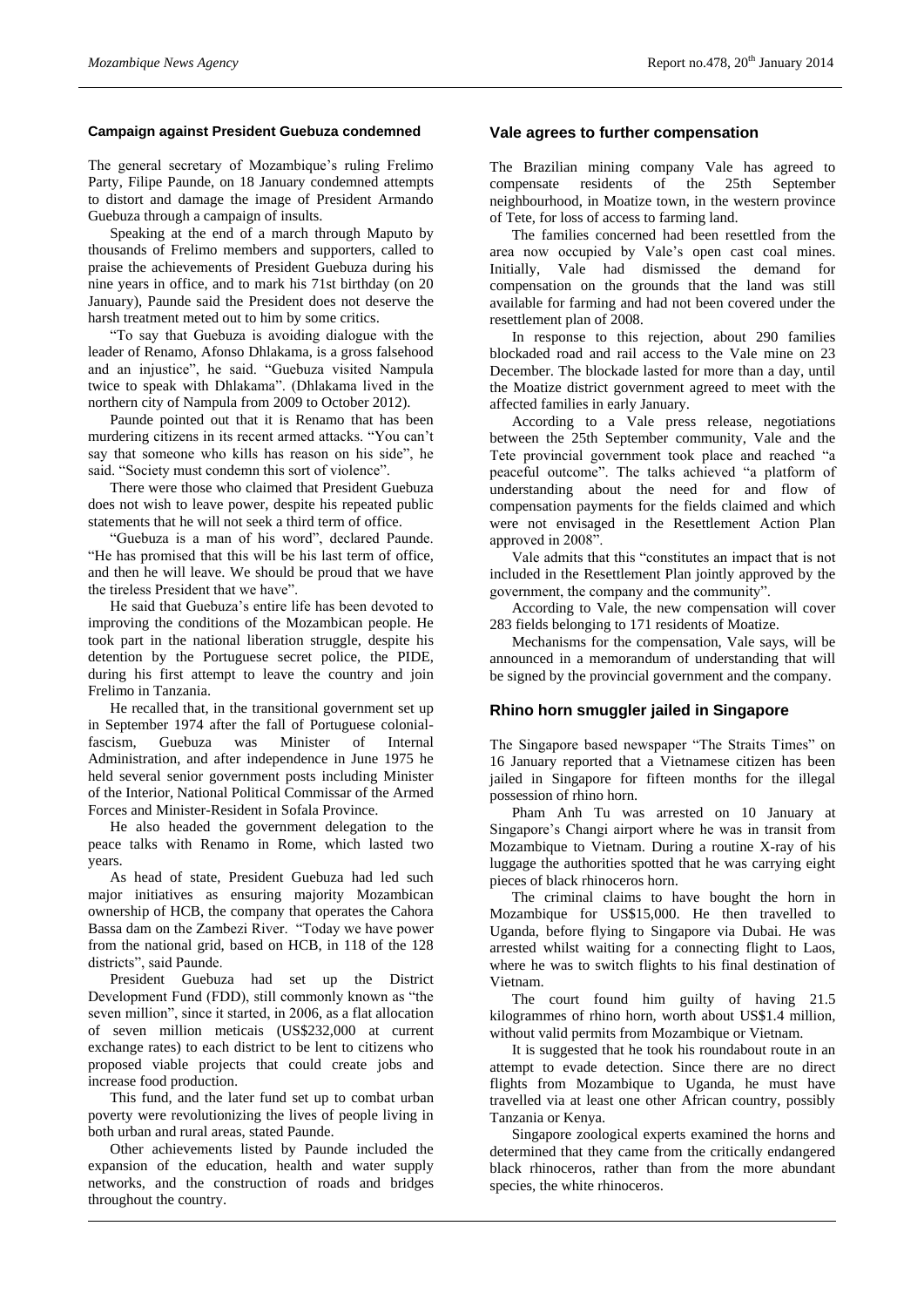#### **Mozambican growth remains robust - IMF**

The International Monetary Fund (IMF) has concluded that the growth of the Mozambican economy remained strong in 2013, recovering quickly from the floods that occurred at the beginning of the year.

According to the IMF representative in Mozambique, Alex Segura, the country's GDP grew by 7.1% in 2013.

He noted that inflation remained "relatively stable". The average 12 monthly inflation rate was 4.2%, below the government's medium term target of 5.6%.

Segura added that tax collection also beat the government's targets – mainly due to the capital gains tax paid on transactions involving shareholdings in the Rovuma Basin, where massive deposits of natural gas have been found. These one-off payments amounted to US\$624 million in 2013, which is four per cent of GDP. But even without capital gains tax, revenue collection was "satisfactory", said Segura.

Despite the government's guarantees for the US\$850 million bond issue by the Mozambican Tuna Company (EMATUM), public indebtedness on commercial terms remains below the limit fixed in the government's programme with the IMF.

Segura said there had been "progress in structural reforms, particularly in the management of public finance, banking supervision and the payments system of the central bank".

He believed that perspectives for the immediate and the medium terms remain strong "based mainly on coal exports and on investments in the natural gas industry".

Segura forecast growth of 8.3%, based not only on mineral resources, but on a strong recovery in agriculture. Over the next five years he expected growth to continue at a rate of around eight per cent a year "sustained by the continual increase in coal production and exports, the construction of the natural gas liquefaction plant, and vigorous growth in transport, communications and construction.

Risks over the short and medium term, Segura said, included the impact of climate change, fluctuating international commodity prices, and a potential reduction in foreign aid. Domestic risks included possible delays in the improvements in the railways and ports so essential for the logistics of coal exports, and in expanding the electricity grid.

As for the insecurity arising from clashes, mostly in the central province of Sofala, between gunmen from Renamo and the Mozambican defence and security forces, Segura brushed it aside as not forming part of the IMF's projections. "Our projections and analyses are based on a system of political and social stability. That is our base scenario", he said.

But he recognised that insecurity could lead to problems in the supply of goods and services, leaded to "localized price rises". It was therefore necessary "to avoid this type of situation which can have a negative effect on the people affected".

*This is a condensed version of the AIM daily news service – for details contac[t aim@aim.org.mz](mailto:aim@aim.org.mz) \_\_\_\_\_\_\_\_\_\_\_\_\_\_\_\_\_\_\_\_\_\_\_\_\_\_\_\_\_\_\_\_\_\_\_\_\_\_\_\_\_\_\_\_*

*\_\_\_\_\_\_\_\_\_\_\_\_\_\_\_\_\_\_\_\_\_\_\_\_\_\_\_\_\_\_\_\_\_\_\_\_\_\_\_\_\_\_\_*

#### **Chinese company given fortnight to correct irregularities**

The Mozambican General Labour Inspectorate (IGT) has given the China Road and Bridge Corporation (CRBC) a 15 day deadline to correct all the anomalies detected during the strike of CRBC's Mozambican workforce earlier in January.

CRBC is the contractor building the Maputo Ring Road and the bridge over the Bay of Maputo linking the centre of the city to the neighbourhood of Katembe. The IGT, in a statement issued on 16 January, said it intervened "to restore labour order" by mediating between CRBC and its workers.

Among the workers' complaints were poor health and safety conditions – particularly the lack of protective equipment, and of medical care, and the failure of the company to take out insurance against work accidents.

CRBC had also not complied with its legal duty to enrol its workers in the National Social Security Institute (INSS). The workers said that in some cases the company had not given them written contracts.

## **President lays first stone for new conference complex**

President Armando Guebuza on 16 January laid the first stone for the construction of a major extension to Maputo's Joaquim Chissano Conference Centre.

Budgeted at US\$250 million, the project is a partnership between the Mozambican and Chinese governments. The extension will be built over two years by the Chinese Anhui Foreign Economic Construction Group (AFECC).

The new complex will include a 290 room hotel, an international conference hall that can hold up to 2,000 people, and a banqueting hall with the capacity to serve 1,500 people.

## **Rwandan murder suspects arrested**

The Mozambican police on 14 January said they have arrested four people suspected of involvement in the murder in South Africa of Patrick Karegeya, the exiled former head of Rwandan intelligence.

Police spokesperson Joao Machava told "Mediafax" that the four suspects are currently being held in police cells in Maputo, while the procedures are under way which will lead to their deportation to South Africa.

Among the group is a senior official in the Rwandan armed forces, Lt-Col Francis Gakwerere.

Karegeya's body was found on 1 January in a hotel in Sandton, a luxury Johannesburg suburb. A Rwandan opposition party, the Rwanda National Congress (RNC) claimed he had been strangled by agents of the government of Rwandan President Paul Kagame.

Karegeya was once a friend of Kagame, and they fought together in the Rwanda Patriotic Front, which overthrew the genocidal regime in 1994. From 1994 to 2004 he was Director General of External Intelligence in the Rwandan armed forces. But he was then arrested, and served an 18 month sentence for alleged desertion and insubordination. He fled Rwanda in 2007.